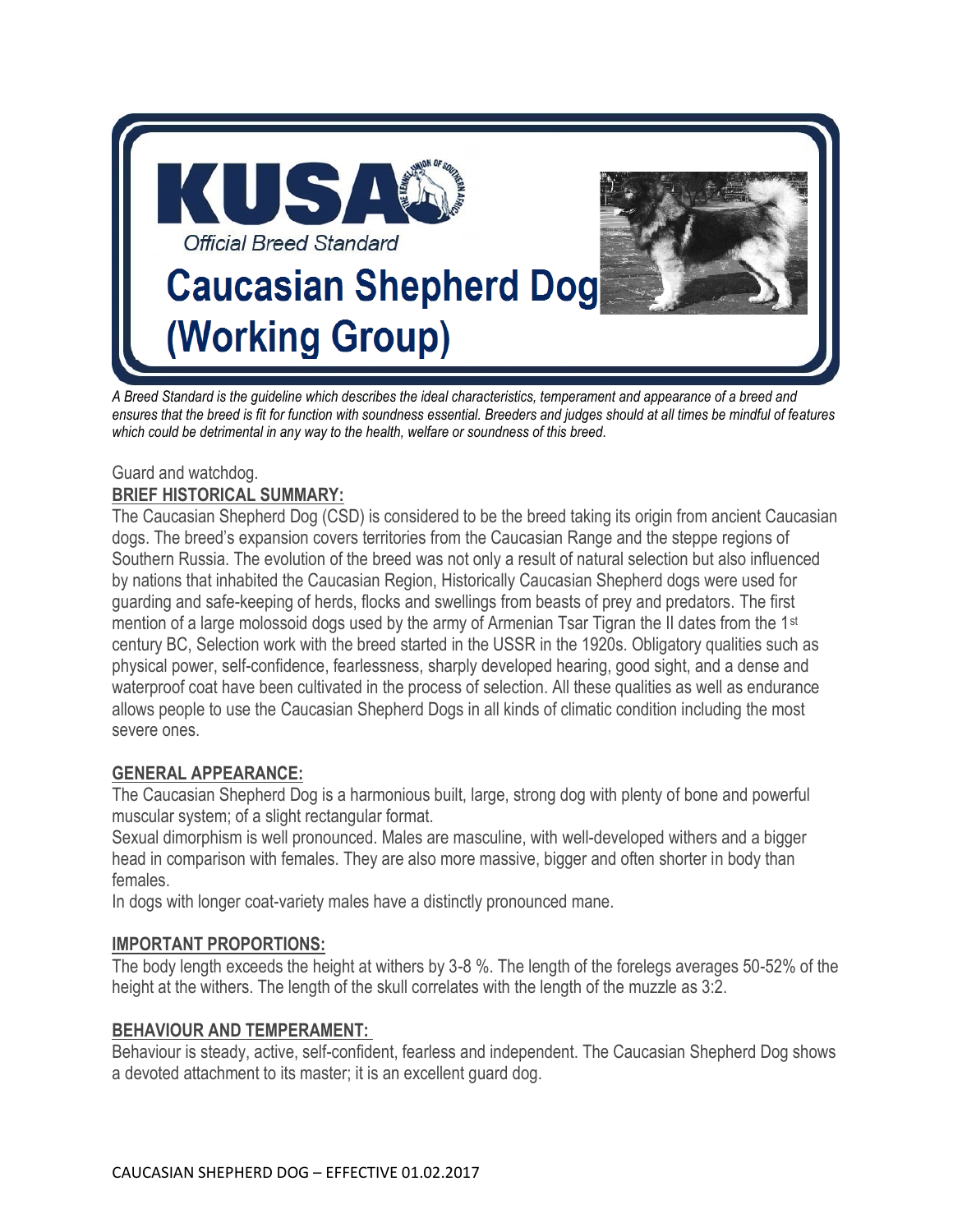#### **HEAD CRANIAL REGION:**

The head is large, massive, and broad in cheekbones; when viewed from above the head looks like a wedge with broad base.

Skull: Massive and broad; forehead is almost flat, with a marked but not deep furrow. Superciliary ridges are developed, but not protruding. Occipital bone inconspicuous.

Stop: Noticeable but not clearly marked.

## **FACIAL REGION:**

Nose: Black, large, with correct open nostrils, not proceeding the muzzle outline. A black nose in solid, spotted or piebald colours is desirable but not obligatory (but genetic blue or liverbrown nose is not allowed).

Muzzle: Broad and deep, gradually tapering towards the nose; with strong jaws and chin; great depth and is well filled under the eyes. The bridge of the nose is broad. The upper lines of the muzzle and skull run parallel.

Lips: Thick, close-fitting, well pigmented.

Jaw / Teeth: Teeth should be healthy, white, strong; incisors are close to each other and in one line. Complete scissor or pincer bite: (i.e.42 teeth).

Injured, broken or knocked out incisors or canines which do not affect the use of the bite is of no consequence, neither is absence of PM1s.

Cheeks: Well developed and emphasized by well pronounced chewing muscles.

Eyes: Moderate size, oval in shape, not too deep set, wide and obliquely placed. The colour is different shades of brown from dark to hazelnut. Eyelids are black, dry and close-fitting. Expression is serious, attentive and inquisitive.

Ears: Moderate size, thick, triangular shape naturally pendant, high and wide set. Inner part of ear is close lying to the cheeks. Ears are traditionally cropped in country of origin. Natural ears are of equal value.

# **NECK:**

Of medium length, powerful, low set; rounded in the cross-section. Crest is pronounced especially in males.

# **BODY:**

Very well developed in all dimensions; broad, well-muscled and well balanced.

Withers: Well pronounced, moderately long. The height at the withers slightly exceeds the height over the rump.

Back: Straight, broad, firm.

Loin: Short, broad, slightly arched.

Croup: Moderately long, broad, rounded, slightly sloping to root of the tail.

Chest: Long, broad, well ribbed up, deep in general as well as in its frontal part; in cross-section has broadoval shape. Ribs well sprung, false ribs are long. The forechest is marked.

Underline and belly: Belly moderately tucked up towards rear.

# **TAIL:**

Set on high, sickle curve or curled. In repose hanging down reaching the hocks; when the dog is alert, tail can be carried above the backline.

**LIMBS FOREQUARTERS:**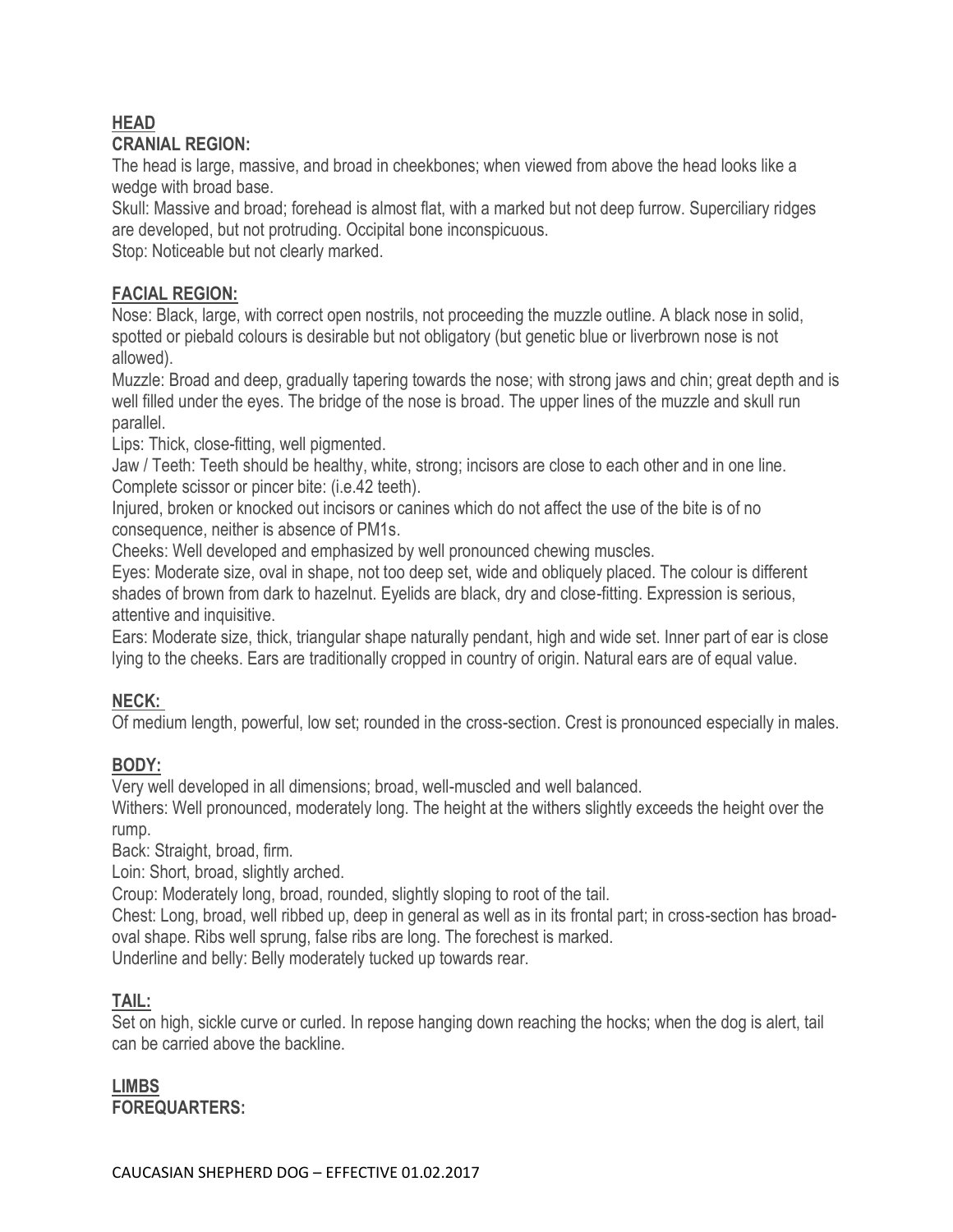General appearance: Well muscled. Viewed from the front, straight, parallel forelegs that are set fairly wide apart.

Shoulder: Strongly muscled. Moderately long, broad, slanting to form an angle of approximately 100 degrees with the upper arm. The shoulder-blade lies close against the chest.

Upper arm: Strong and muscular, close fitting.

Elbow: Placed strictly back in parallel axis; turning neither in not out.

Forearm: Straight, massive, moderately long, well muscled; rounded in cross-section.

Metacarpus (Pastern): Short, massive; almost straight viewed from the front and the side.

Forefeet: Large, rounded in shape, well arched, well-knit.

## **HINDQUARTERS:**

General appearance: Viewed from the rear straight, standing parallel and moderately wide. The stifles and hocks sufficiently well angulated when viewed from the side. The hindquarters should not be set too far back.

Thigh: Broad, well muscled, moderately long.

Stifle (Knee): Sufficiently well angulated.

Lower thigh: Broad, well muscled, moderately long.

Hock joint: Broad and lean, sufficiently well bent; firm, turning neither in nor out.

Metatarsus (Rear pastern): Not long, massive; almost straight viewed from the front and the side. Hind feet: Large, rounded in shape, well arched, well-knit.

## **GAIT / MOVEMENT:**

Free, elastic, unhurried movement with good driving power in the hindquarters. Good stability in all joints and with good co-ordination. The trot tends to be the typical movement. The withers are on the same level as the rump, and the backline is relatively stable during movement.

# **SKIN**:

Thick, sufficiently elastic, without any folds and wrinkles.

# **COAT:**

Hair: Straight, coarse, stand-off coat with well-developed undercoat. The length of guard coat as well as the undercoat should not be less than 5 cm. The coat on the head and forelegs is shorter and thicker. The tail is completely covered with dense coat and looks thick and furry. The longer outer coat forms "brushes" on the ears, a "mane" around the neck and "trousers" on the back sides of the thighs.

Colour: Any solid colour, piebald or spotted colour. Except for solid black; diluted black or black in any combination or genetic blue or liver brown colour.

#### **SIZE AND WEIGHT:**

Height at the withers: Males: Desirable height 72-75 cms; Minimum 68 cms; Females: Desirable height 67-70 cms; Minimum 64 cms. Larger stature is accepted, as long as conformation is harmonic. Weight: Males: Minimum: 50 kgs; Females: Minimum: 45 kgs.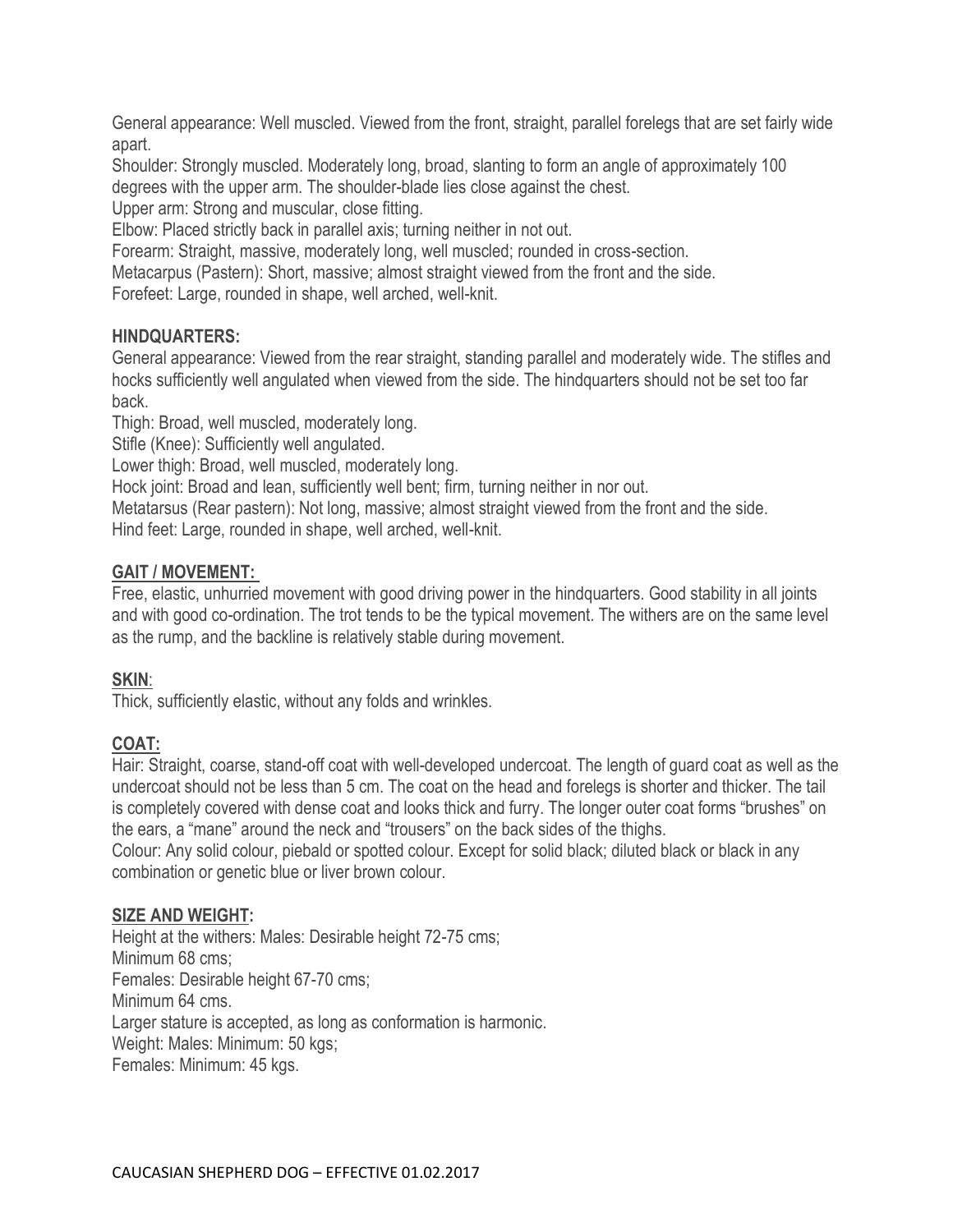## **FAULTS:**

Any departure from the foregoing points should be considered a fault and the seriousness with which the fault should be regarded should be in exact proportion to its degree and its effect upon the health and welfare of the dog.

#### **SEVERE FAULTS:**

Too light or too coarse in built.

Lack of self-confidence.

Deviations in the sexual dimorphism.

Head small in proportions to the body; light; narrow; long; coarse; blocky or apple head.

Abrupt stop.

Muzzle: downfaced; dishfaced or snipy.

Teeth too small; widely spaced; incisors not set in one line; any deviation from the dental formula (except for absence of the PM1s).

Insufficiently marked cheekbones.

Eyes large; bulging; very light; showing haw; slack eye lids.

Ears large; thin or set too low.

Top line roach or sway back; long, sagging or arched loin; rump higher than the withers.

Body square; too cobby; too long; narrow in both front and rear; too leggy; chest very short, flat or shallow; croup short or steep.

Stumped tail.

Weak bone; muscles and ligaments in joints.

Lacking correct angulations.

Bowed forearms.

Unbalanced movement.

Lack of driving power in the hindquarters.

Coat that is very soft; curly; has very short guard coat or no undercoat.

# **DISQUALIFYING FAULTS:**

Aggressive or overly shy dogs.

Any dog clearly showing physical or behavioural abnormalities shall be disqualified.

Any deviation from the required bite.

Incompleted dental formula (absence of any tooth except the third molars (M3) or the first premolars (PM1s).

Entropion.

Wall eyes; deep blue; green shaded or eyes of different colour.

Docked tail.

Constant pacing or impossibility to assess the gait.

Black colour in any variation; solid; diluted; piebald, spotted or as saddle (except for mask).

Genetic blue colour in any variation or nuance.

Bluish-grey pigmented nose, lips and eye rims.

Genetic brown colour in any variation or nuance.

Genetic brown nose, lips and eye rims.

Tan-marking in black, blue or brown dogs.

Height below minimum.

Severe deviations in the sexual dimorphism in males.